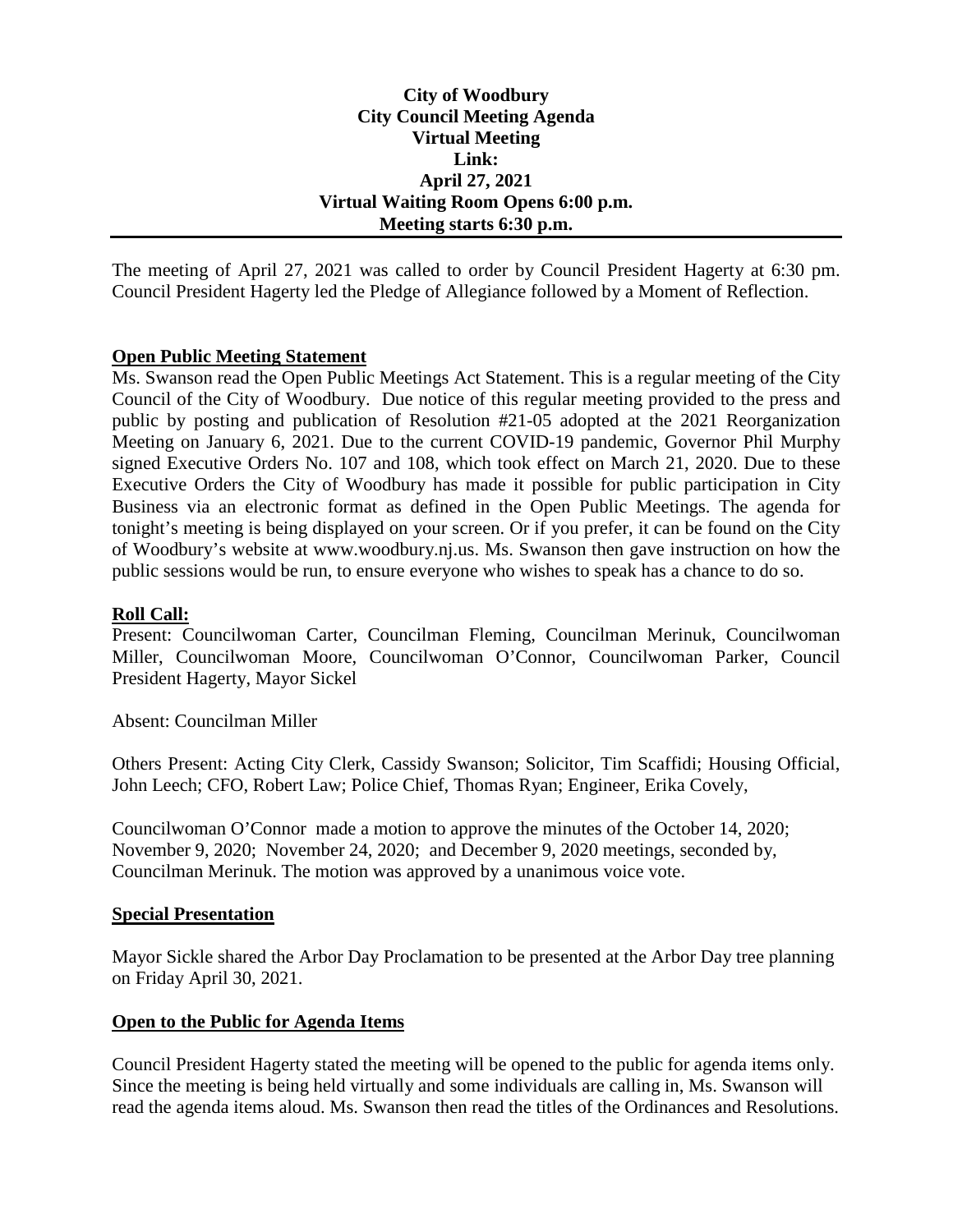Ms. Swanson went on to give instructions again on how the public can be heard at this time. Councilwoman Parker made a motion to open to the public, seconded by Councilman Fleming. Motion approved by unanimous voice vote.

Jared Hunter – 23 N. Drexel St. – Mr. Hunter asked if Ordinance NO. 2338-21 only applies to residential properties, and asked for clarity on sections 144-39 and 144-42B of the ordinance describing exemptions. He asked how policies like these are developed, and if the development process of these ordinances can be open to the public. Mr. Hunter also asked if Ordinance NO. 2339-21 was created in anticipation of something. Council President Hagerty answered. Housing Mr. Leech and Mr. Scaffidi conferred.

Pamela Lewis – 115 West Street – Ms. Lewis inquired about once Ordinances and Resolutions are adopted where can she access these publications? Ms. Swanson answered.

Jamilah Damaini – 324 S. Columbia Street – Ms. Damaini asked for clarification on Ordinance 2339-21, if there was formal registration done informing the City who currently rents commercial spaces. Mr. Leech answered.

Hearing no one, Councilman Merinuk made a motion to close to the public, seconded by Councilman Fleming. Motion approved by unanimous voice vote.

**ORDINANCE NO. 2337-21** AN ORDINANCE OF THE CITY OF WOODBURY ADOPTING A NEW CHAPTER OF THE CODE BOOK OF THE CITY OF WOODBURY TO BE TITLED "RENTAL HOUSING" Ms. Swanson read the title of the ordinance. Councilman Merinuk made a motion to open to the public for Ordinance NO. 2337-21, seconded by Councilman Fleming. Motion approved by unanimous voice vote. Ms. Swanson again gave instructions on how the public could be heard at this time.

Hearing no one, Councilman Merinuk made a motion to close to the public, seconded by Councilwoman Parker. Councilman Merinuk made a motion to adopt ordinance 2337-21, seconded by Councilwoman Parker. Motion approved by a roll call vote resulting in the following:

Ayes 8 Councilwoman Carter, Councilman Fleming, Councilman Merinuk, Councilwoman Miller, Councilwoman Moore, Councilwoman O'Connor, Councilwoman Parker, Council President Hagerty Nays 0 Absent 1 Councilman Miller

**ORDINANCE NO. 2338-21** AN ORDINANCE OF THE CITY COUNCIL OF THE CITY OF WOODBURYAMENDING CHAPTER 144, PROPERTY MAINTENANCE, OF THE CODE BOOK OF THE CITY OF WOODBURY TO ADD A NEW ARTICLE IV TO BE ENTITLED "MAINTENANCE OF VACANT PROPERTY" Councilman Fleming presented the above titled ordinance. Ms. Swanson read the title of the ordinance. Councilman Fleming made a motion to adopt on second reading, seconded by Councilman Merinuk. Motion approved by a roll call vote resulting in the following: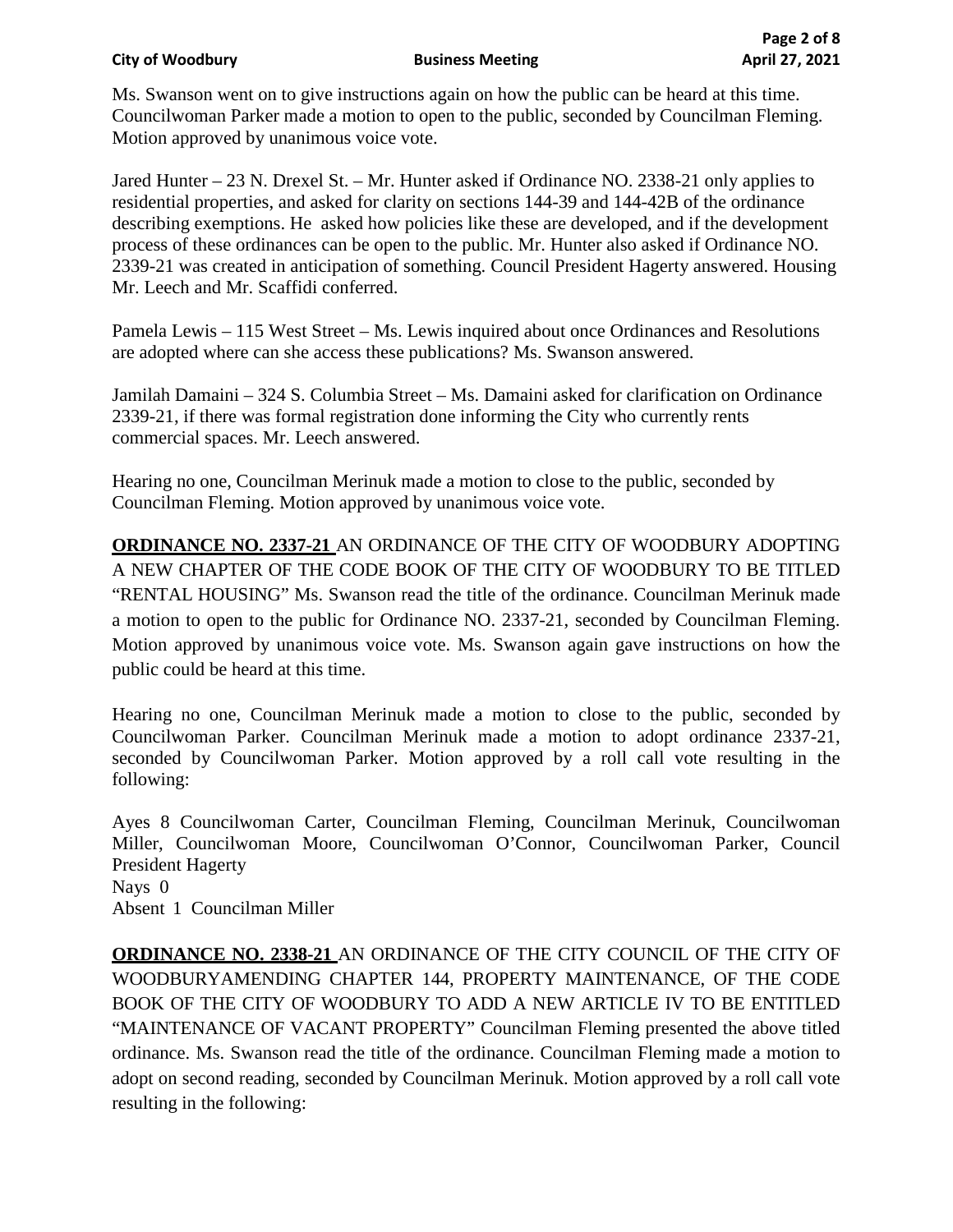Ayes 8 Councilwoman Carter, Councilman Fleming, Councilman Merinuk, Councilwoman Miller, Councilwoman Moore, Councilwoman O'Connor, Councilwoman Parker, Council President Hagerty Nays 0 Absent 1 Councilman Miller

**ORDINANCE NO. 2339-21** AN ORDINANCE OF THE CITY COUNCIL OF THE CITY OF WOODBURY AMENDING THE CODE BOOK OF THE CITY OF WOODBURY TO ADOPT A NEW CHAPTER TO BE ENTITLED "COMMERICAL BUILDING STANDARDS" Councilman Fleming presented the above titled ordinance. Ms. Swanson read the title of the ordinance. Councilman Fleming made a motion to adopt on second reading, seconded by Councilwoman Parker. Motion approved by a roll call vote resulting in the following:

Ayes 8 Councilwoman Carter, Councilman Fleming, Councilman Merinuk, Councilwoman Miller, Councilwoman Moore, Councilwoman O'Connor, Councilwoman Parker, Council President Hagerty Nays 0 Absent 1 Councilman Miller

**RESOLUTION NO. 21-69** RESOLUTION OF THE CITY COUNCIL OF THE CITY OF WOODBURY IN SUPPORT OF THE WOODBURY HEART & SOUL PROGRAM Councilman Fleming presented the above titled resolution. Ms. Swanson read the title of the resolution. Councilman Fleming made a motion to adopt the resolution, seconded by Councilwoman Moore.

Motion approved via roll call vote resulting in the following;

Ayes 8 Councilwoman Carter, Councilman Fleming, Councilman Merinuk, Councilwoman Miller, Councilwoman Moore, Councilwoman O'Connor, Councilwoman Parker, Council President Hagerty Nays 0 Absent 1 Councilman Miller

# CONSENT AGENDA

**RESOLUTION NO. 21-78** RESOLUTION OF THE CITY COUNCIL OF THE CITY OF WOODBURY EXTENDING LEASE AGREEMENT EXTENSION BETWEEN THE CITY OF WOODBURY AND WOODBURY OLD CITY RESTORATION COMMITTEE, INC.

**RESOLUTION NO. 21-79** RESOLUTION OF THE CITY COUNCIL OF THE CITY OF WOODBURY AUTHORIZING CITY ENGINEER TO ISSUE NOTICE TO BIDDERS REGARDING THE WOOD STREET SEWER LINING PROJECT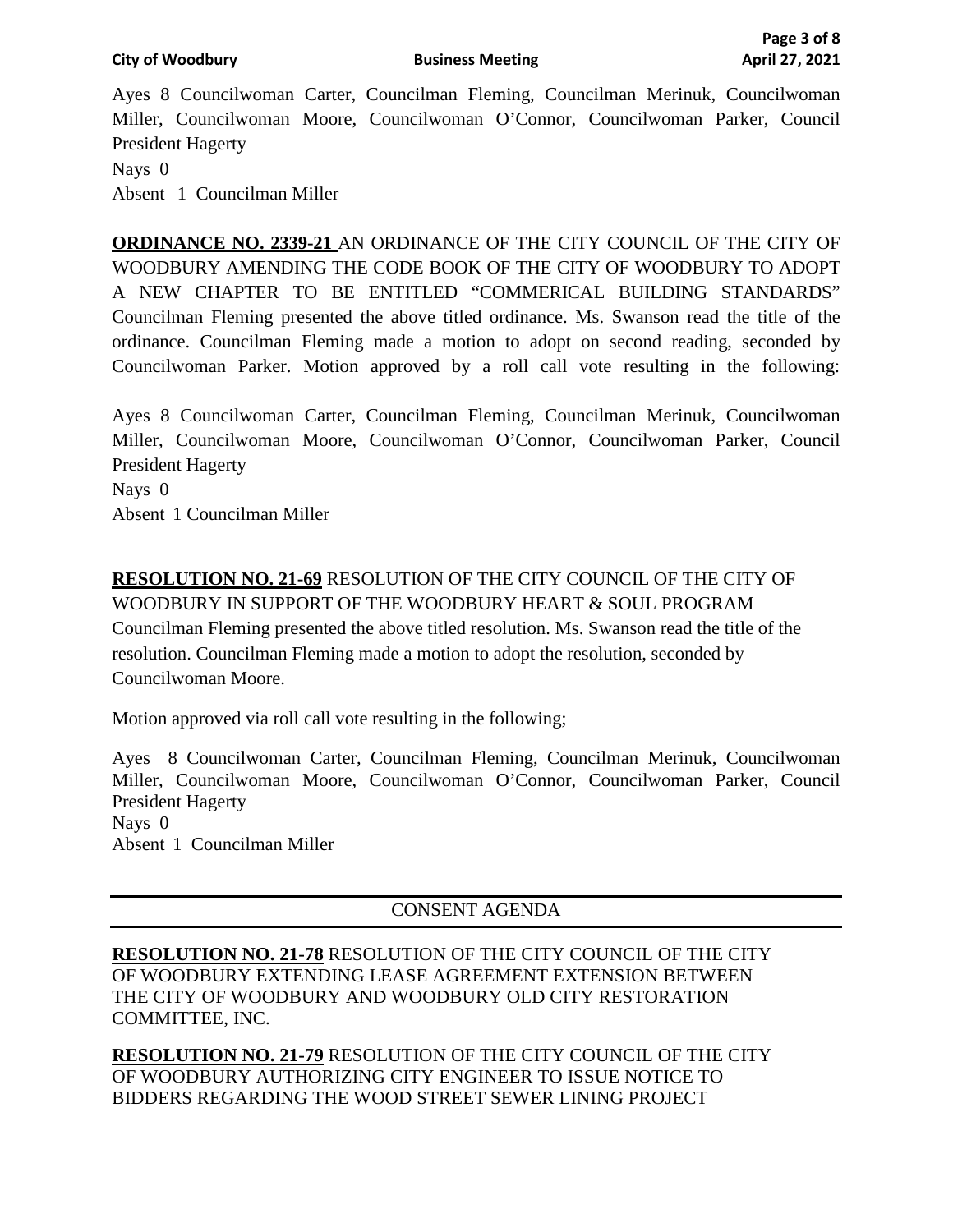**RESOLUTION NO. 21-80** RESOLUTION OF THE CITY COUNCIL OF THE CITY OF WOODBURY CERTIFICATION OF THE ANNUAL AUDIT

**RESOLUTION NO. 21-81** RESOLUTION OF THE CITY COUNCIL OF THE CITY OF WOODBURY APPROVING SUBMISSION OF CORRECTIVE ACTION PLAN FOR 2019 AUDIT

**RESOLUTION NO. 21-82** RESOLUTION OF THE CITY COUNCIL OF THE CITY OF WOODBURY APPOINTING TEMPORARY CO-ACTING ADMINISTRATORS

**RESOLUTION NO. 21-83** RESOLUTION OF THE CITY COUNCIL OF THE CITY OF WOODBURY TO REIMBURSE TAX PAYMENT BLOCK 31.02 LOT 16 98 N COLUMBIA ST.

# END CONSENT AGENDA

Councilman Fleming made a motion to adopt the Consent Agenda as read at the beginning of the meeting, seconded by, Councilman Merinuk. Motion approved via roll call vote resulting in the following;

Ayes 8 Councilwoman Carter, Councilman Fleming, Councilman Merinuk, Councilwoman Miller, Councilwoman Moore, Councilwoman O'Connor, Councilwoman Parker, Council President Hagerty Nays 0 Absent 1 Councilman Miller

Councilman Fleming made a motion to adopt the bills and voucher lists, seconded by, Councilman Merinuk.

Motion approved via roll call vote resulting in the following;

Ayes 7 Councilwoman Carter, Councilman Fleming, Councilman Merinuk, Councilwoman Miller, Councilwoman Moore, Councilwoman O'Connor, Council President Hagerty Nays 1 Councilwoman Parker Absent 0 Councilman Miller,

# **Committee Reports**

**Green Team -** Councilwoman Miller – Councilwoman Miller reported the success of the Arbor Day poster contest that was open to grades K-5, and resulted in 44 submissions. The winner will be announced in the next couple of days.

**Public Safety –** Councilwoman O'Connor – Councilwoman O'Connor commended Chief Ryan for making sure officers are up to date on mandates from our governor, as well as upholding accountability and community involvement throughout the department. She stated that any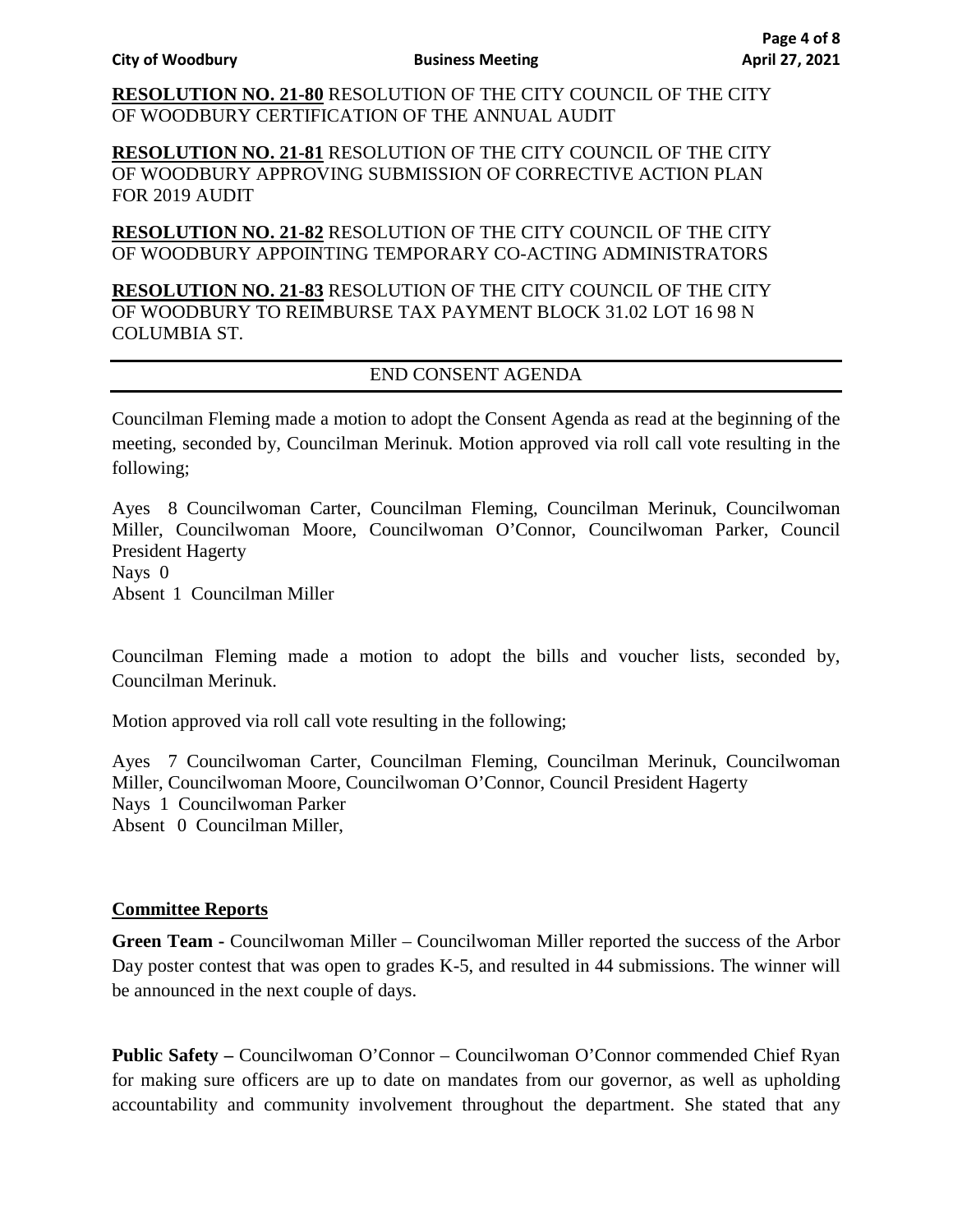concerns from residents are a priority and will be added to meeting agendas, from all wards. She ensured that the public safety committee does their best to be present, and involved as best they can. Chief Ryan addressed the sensitivity on the attacks on Asian and Pacific Americans and how it's being handled within the police department.

**Property Maintenance** – Council President Hagerty – Council President Hagerty explained that with the new ordinances, being introduced the committee has have been busy. Two properties of city have been cleaned out and are listed for sale. This is important because we have had a long history without a revenue neutral budget and we can do this by putting these properties back on the market. With the season change, we have to be on top of upkeep of grass. If you are able, please help your neighbors that have longer grass, if not, report it. We work hard to present the city in the best possible light to have residents and businesses move in, and it starts with the upkeep of our neighborhood.

**Economic Development –** Council President Hagerty – Council President Hagerty stated we have heard some rumors about the development plans for Inspira. As of current, we have not received any official plans from Inspira but should be receiving some information from them in the next few weeks. Council President Hagerty addressed the businesses that are opening and those in the process of opening, and stated that the city has been responsive to everyone's requests and are working hard to help them anyway we can. Let's all pitch in to maintain our town and pick up trash every chance we get.

**Finance –** Councilman Fleming – Councilman Fleming reported that our CFO, Robert Law, has been working on our budget and we are gathering information to assist in this process. We can expect the finance committee to meet heavily in May to have the finalized budget released at the end of the month.

**Equity, Diversity, Inclusion** – Councilwoman Moore – Councilwoman Moore explained the Woodbury Public City Schools is partnering with Adlers Pharmacy to bring a Covid-19 vaccination site to the community. The vaccine clinic will take place Monday, May  $3<sup>rd</sup>$  from 1PM-3:30PM at Woodbury High school. The clinic is for community members over the age of 16. A complete intake form and consent form will be required. Questions directed to Vincent Myers of Woodbury Public Schools.

# **Report of the Mayor**

Mayor Sickel – Arbor Day tree planting is coming up this Friday April  $30<sup>th</sup>$  at 11AM. Councilwoman Miller is responsible for Arbor Day as she leads the Green Team. The tree planted was generously donated by Tom Dukelow. Councilwoman Miller commended Tom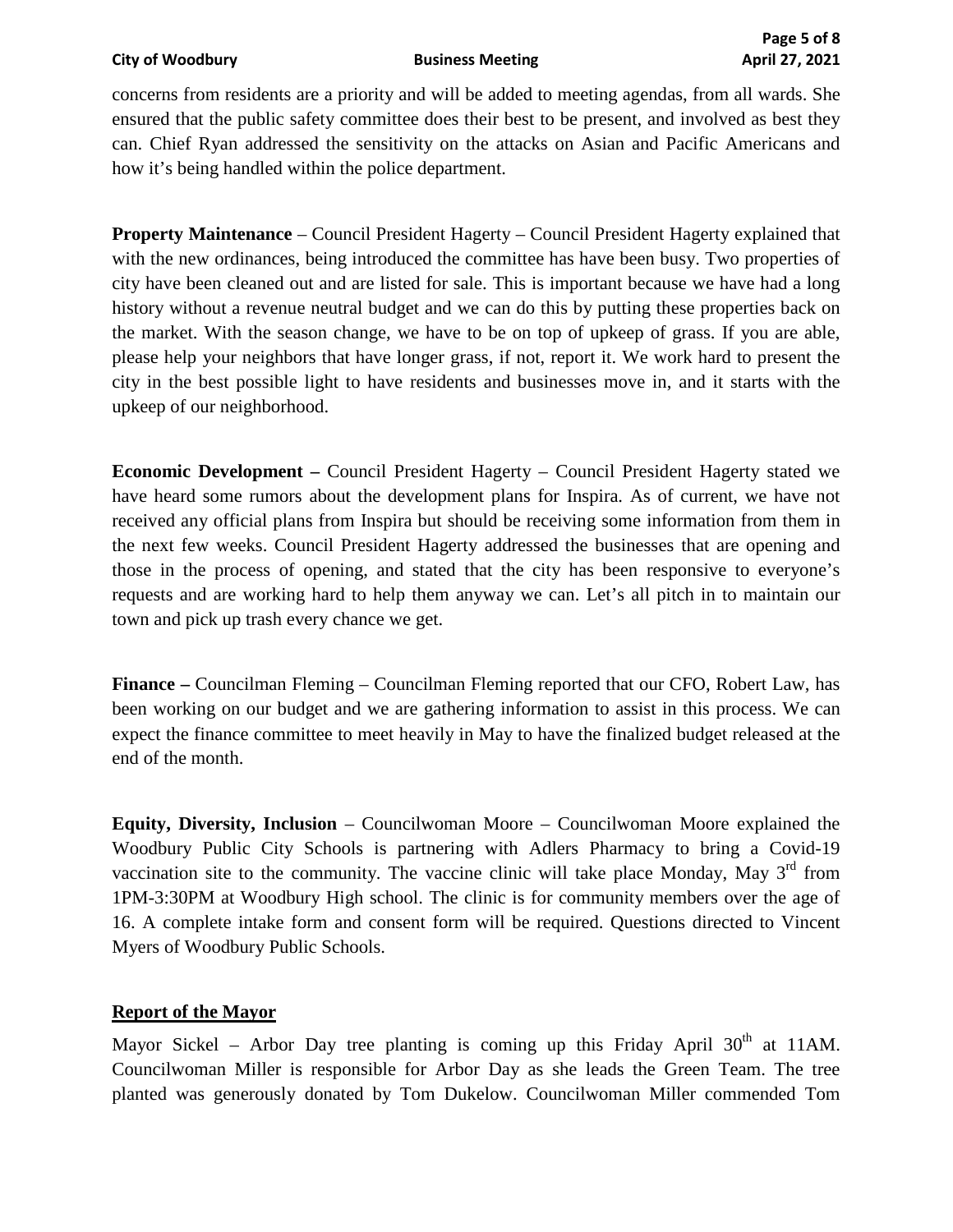Dukelow and Public Works for their contribution to the Arbor Day celebration. Mayor Sickle then reported the success of the first Green Team initiative clean up on Sunday. Over 63 people showed up being a mixture of council, teachers, city employees and residents were able to collect an estimated 1,000lbs of trash. Councilwoman Miller has a group of community members that want to actively participate in on-going clean up initiatives. She then reported the beautiful work that Main Street Woodbury, WORC and Councilwoman Parker did on Broad Street adding planters. Amy Swanson and Mary Carter have partnered with Woodbury High school to get students to receive service learning hours to maintain and water the planters. There is a new business opening, Evergreen Antiques, opening on May  $1<sup>st</sup>$  at 10AM. They have over 40 new vendors coming to the store and she encouraged everyone to attend the grand opening. Council meeting was rescheduled so everyone can attend the school board meeting tomorrow as it is their final budget reading and vote. She emphasized the importance of seeing how your tax dollars are spent in the school's budget.

Councilwoman Miller commended Mayor Sickle, Bijou and Matthew for their hard work running the cleanup, they asked to form a green team subcommittee to organize more clean ups to increase involvement. She also commended and Stacey Hoffman, the superintendent's office, principals', parents' and students' for their participation and contribution to Arbor Day.

Councilwoman Moore added that the clean ups are great ways for students to get involved in their community and obtain the required service learning hours.

# **Report of the City Clerk**

Ms. Swanson reported that in a joint effort of NPP and Public Works some updates have been made to the park where the Arbor Day tree planting event will take place. Additions to the park are coming in the near future being an updated Tom Dukelow mural done by the same artist who created it in 1996. In the upcoming weeks council will receive the NPP plans for year two for their review and a corresponding resolution will be needed to approve the plans. Ms. Swanson also announced the Public Works shredding event to take place on Saturday from 9AM-12PM. Hydroflushing will begin on Sunday at 10PM-7PM Sunday through Thursday. It will last approximately three weeks. Once updates are provided from Public Works, she will release that information to the public. The cleanup recap will be posted on the website soon as well.

## **Department Announcements**

Mr. Leech – Code Enforcement – No report.

Mrs. Covely - Engineer – The preconstruction meeting took place on April  $20<sup>th</sup>$ . The plans are to begin construction in mid to late June. We are still on target to finish mid-summer.

Mr. Law – Finance – No report.

Chief Ryan - Police Department – Chief Ryan addressed the sensitivity to the recent discrimination and attacks on Asian Americans. One officer who is assigned to community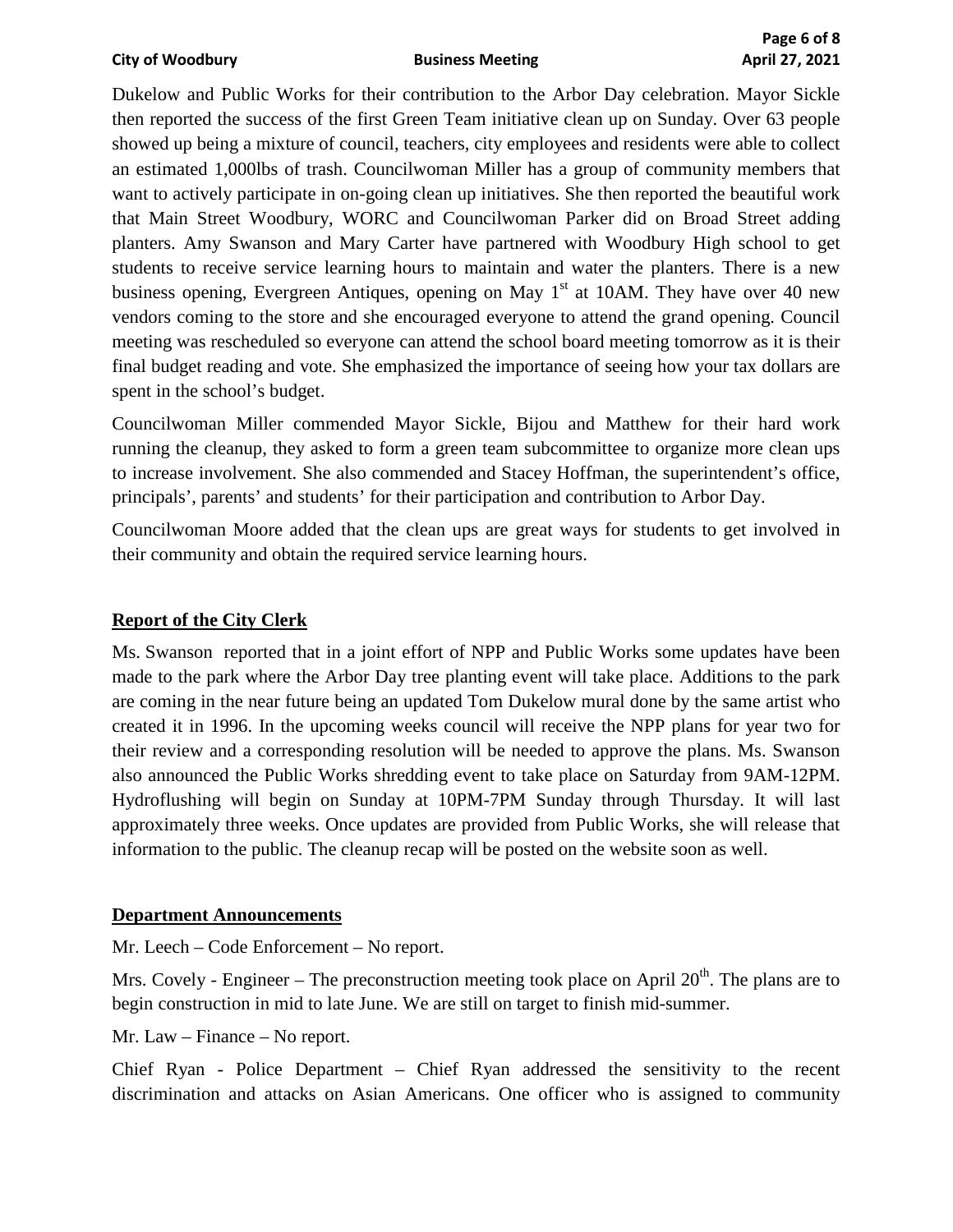policing made a pamphlet. Went to businesses in town and spoke to let them know that we are here and available.

Mr. Leidy - Public Works – No. Report

Ms. Yeager – Library – The 2020 annual report was approved by Board of Trustees last night. This will be made available to the public by the end of week. The library will be hosting its first in-person story time of 2021 outdoors on Saturday at the same time as the Chalk the Walk fundraiser. The Chalk the Walk fundraiser asks for a \$10 donation to get chalk, and sidewalk to make your art. Library has partnered with Woodbury Heart and Souls public safety committee, Woodbury Police Department and Solstice Counseling and Wellness Center to plan a community public safety day centered around the opioid crisis on Saturday, May 22 location is to be announced.

# **Unfinished Business**

No unfinished business at this time.

# **New Business**

No new business at this time.

# **Open to the Public**

Councilwoman Parker made a motion to open to the public, seconded by Councilwoman O'Connor. Motion approved by unanimous voice vote.

Chuck Rose – 306 W. Center Street – We are currently working with Councilwoman Carter to have a summer basketball league with the YMCA. In addition to the 6-week summer league they are currently coordinating with Chuck Thomas, the YMCA will be having a summer camp, as well as before and after school programs for students in hopes that COVID does not take a negative turn.

Jared hunter – 23 N. Drexel Street – Mr. Hunter thanked the Mayor Sickel and Council for approving Resolution NO. 21-69. Woodbury Heart and Soul's new logo was approved and there is a new video and podcast posted on social media platforms. He then thanked Mayor Sickel, Bijou and Matthew for the success of the cleanup initiative.

Ken Mcilvaine – 456 Delaware Street – Mr. Mcilvaine asked a question regarding the school budget and if it will result in an increase in tax rate. CFO, Robert Law, answered, at this time the levy is not being increased for the school. If there is an increase it would be a very minimal increase on calendar year and no increase on the fiscal year. The budget is increasing, the tax levy is not. Mr. Mcilvaine asked about the revenue becoming available from state aid. Mr. Law answered. Mr. Mcilvaine asked about a line item budget, and if this information will be made available to the public. Mr. Law confirmed that the detailed budget is online. Mr. Mcilvaine then asked about the decision to allow marijuana sales in the City come August, and how that